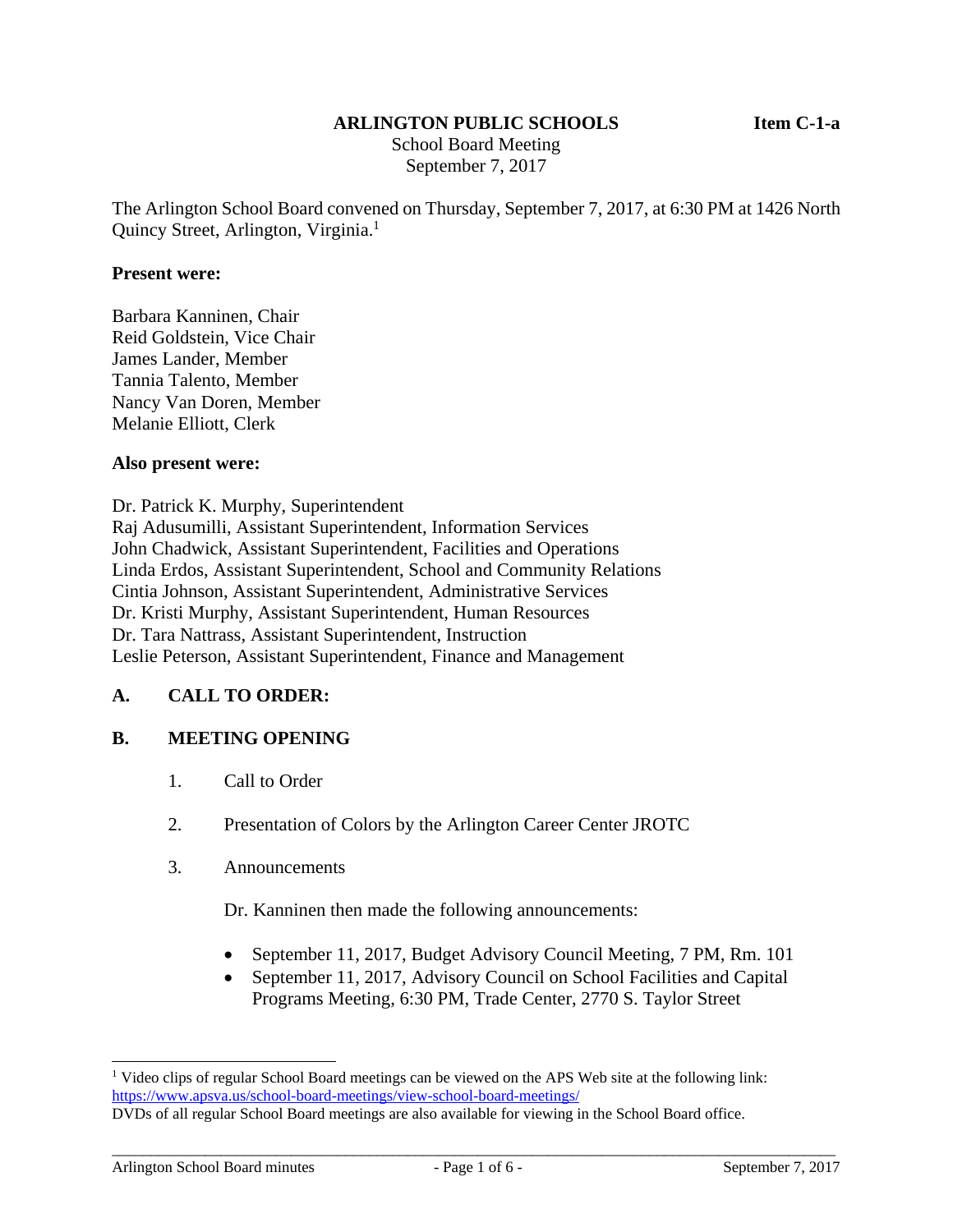- September 12, 2017, Work Session on Middle School Boundaries 7 PM, Rm. 101
- September 14, 2017, ACI Reception and Meeting, 6:30 PM, 2110 Washington Blvd. Rm. 101
- September 15, 2017, Committee of the Whole Meeting, 8:30 AM, School Board Conference Room

Dr. Kanninen confirmed that the Board is looking at facilities naming procedures and will initiate a review process. This process will be transparent and will include community engagement. A staff-led committee will focus on reviewing current policy and making recommendations on criteria to use to select names going forward.

Dr. Kanninen also thanked the Superintendent, Board and staff for responding to the recent announcement on the Deferred Action for Childhood Arrivals program. APS issued a statement reinforcing the welcoming spirit of APS, and Dr. Kanninen confirmed that the School and County Boards will work together on a joint letter to local legislators in support of their work to enact legislation to protect Dreamers.

Ms. Van Doren thanked families and staff for a great first day and shared a video on sustainable transportation options for staff, highlighting the work of the Arlington Committee for Transportation Choices. Ms. Talento and Mr. Goldstein described first day visits to their liaison schools, appreciating the enthusiasm and positive energy displayed by students and staff. Mr. Goldstein also thanked APS and County staff for helping families navigate the new traffic patterns at Jefferson Middle School.

Dr. Murphy thanked staff for their work to prepare for a successful start of school. He shared safety efforts, noted the importance of a good breakfast, and described summer professional learning. He confirmed that religious observances are listed on APS calendars, and reiterated the importance of kindness and respect. He announced that a new personalized learning handbook will be provided to students and families, and students can ride ART Buses at a reduced price. In closing he shared dates for upcoming events.

# **C. CONSENT AGENDA**: (7:01 PM)

*Ms. Van Doren moved for adoption of the consent agenda,* seconded by Mr. Lander. The motion was adopted in a vote of 5 – 0, with Mr. Goldstein, Dr. Kanninen, Mr. Lander, Ms. Talento and Ms. Van Doren voting affirmatively. The following items or actions were approved as a part of consent:

- 1. Minutes:
	- a. August 16, 2017 Closed Meeting
	- b. June 1, 2017 School Board Meeting and Closed Meeting
- 2. Personnel actions

# P/E-SCALE PERSONNEL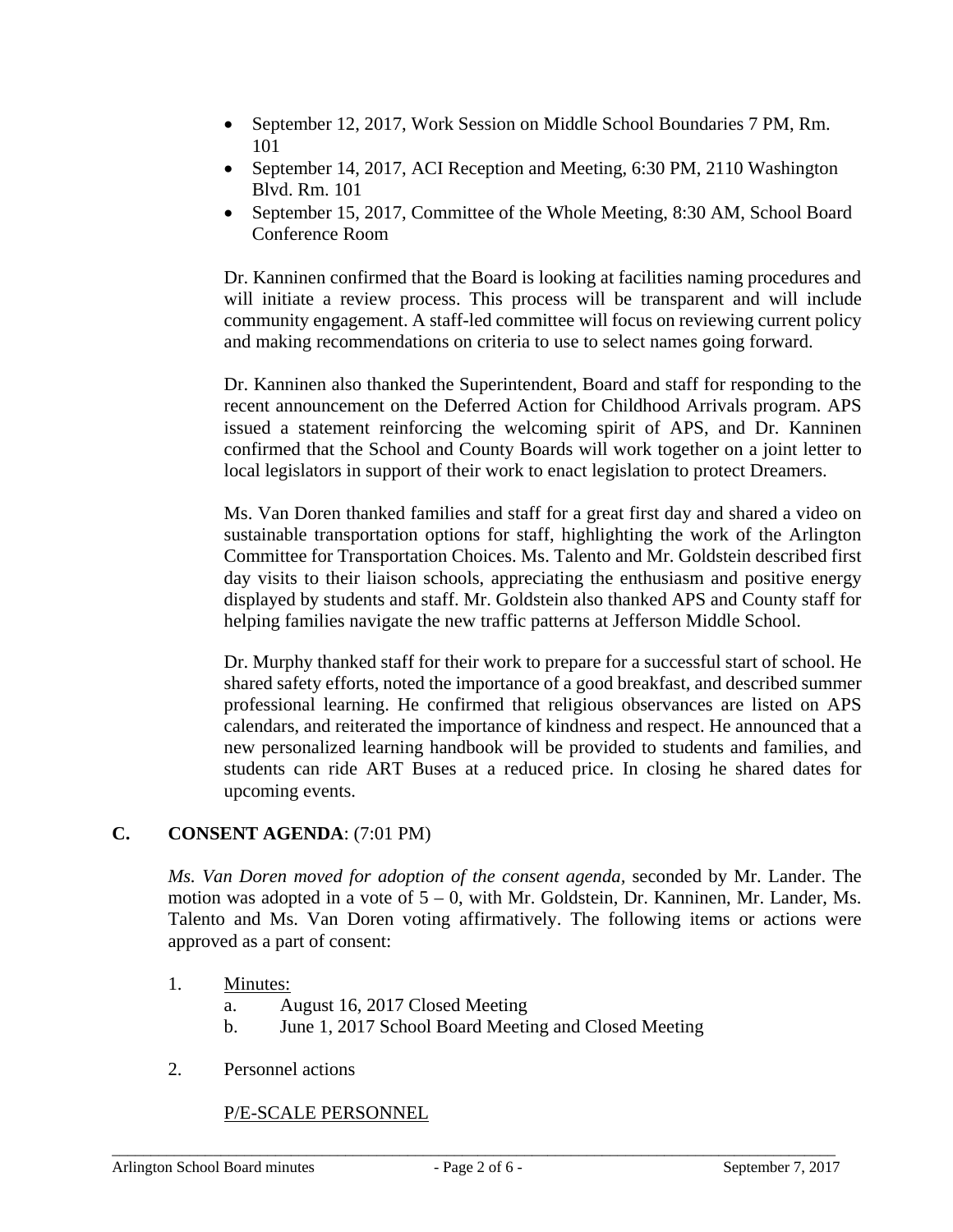- 2 Appointments
- 2 Changes In Position/Salary
- 1 Classification Request
	- Leave Management Technician
- 1 Resignation

### T-SCALE PERSONNEL

- 2 Resignations
- 1 Resignation (With Prejudice)

### A-SCALE PERSONNEL

3 Resignations

### SUPPORT SERVICES PERSONNEL

- 12 Appointments
- 8 Changes In Position/Salary
- 3 Resignations
- 3. Grants and Restricted Programs:
- 4. Accept Reports a. Diversity Report
- 5. Emergency Preparedness Plan
- 6. Construction Contract Award-Full GMP for the Relocation of Administrative Offices to Sequoia Plaza Two
- 7. Contract Amendment for Construction Management Services for the Abingdon Project
- 8. Determination to use Construction Management at Risk Delivery Method for the New Elementary School at Reed
- 9. ACI Appointments

Dr. Kanninen announced that as a part of consent, the Board accepted the Diversity Report, and she thanked Dr. Murphy and Ms. Talento for their work on this project. Ms. Talento encouraged the audience to read the report and described the work of the Student Advisory Board, who helped with this project. Ms. Van Doren announced that the Board also made appointments to the ACI and encouraged participation in this advisory group.

### D. CITIZEN COMMENT ON NON-AGENDA ITEMS: (7:04 PM)

The following speakers addressed the Board, stating concerns about changing the name of Washington-Lee High School, encouraging the Board to listen to community members and alumni and consider their points of view: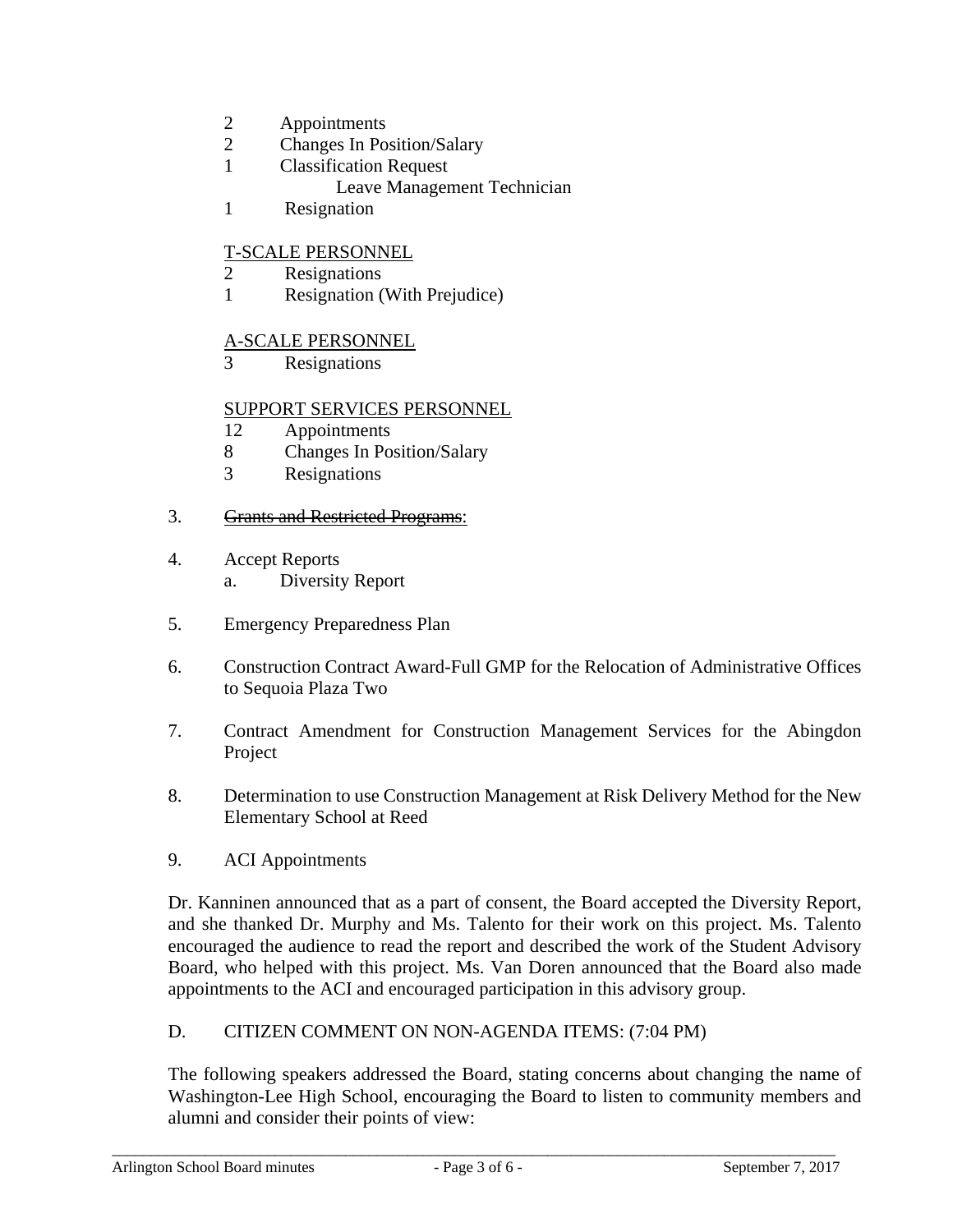*Mike Webb,* resident *Philip Bjorlo,* Washington-Lee alumnus

# **E. MONITORING ITEMS**: (7:11 PM)

### 1. First Day of School:

Dr. Murphy presented the update, sharing a video of students, parents and staff. He highlighted enrollment numbers, confirming that the September 30 enrollment is used as the official count for the year. Appreciating support from the County to ensure safe routes to school, Dr. Murphy described preparations that took place leading up to the first day, including transportation plans and work to ensure facilities were ready for students. Several principals and staff members then described activities to prepare for the start of school, highlighting professional learning, and collaboration throughout the division as well as within the schools.

### 2. Superintendent's 2017-18 Action Plan Update: (7:51 PM)

Dr. Murphy and Lisa Stengle, Director, Planning and Evaluation, presented the update on initiatives in the 2017-18 Action Plan. Dr. Murphy briefly reviewed the Plan, describing current and upcoming initiatives, many of which are overlapping. He confirmed that the overall focus of the Plan is to create the best learning experiences for students. The thirteen initiatives in the Plan are grouped in four clusters: new policies and policy revisions; preparations for new schools or program moves; operational planning and capital initiatives.

Ms. Stengle then reviewed plans for community engagement for upcoming initiatives, confirming that information will be shared early and via multiple methods. She highlighted opportunities for community engagement that will include outreach and opportunities to provide input. A special event on Saturday, September 23, will kick off the engagement activities. Ms. Stengle then outlined the initiatives under the four cluster areas, describing work underway and next steps for the initiatives. In closing, Dr. Murphy highlighted events that will take place in the next few weeks.

Board members appreciated the staff work and planning that took place over the summer to prepare for these initiatives. Board members asked that terms be explained clearly in presentations to ensure that the community understands what the initiatives involve. Dr. Murphy also spoke to the division reorganization underway that combines the Departments of Instruction and Student Services to better meet student needs.

# **F. ACTION ITEMS**: (8:17 PM)

# 1. Revision of Select School Board Policies

- a. SBP 25-1.17 Student Safety Bullying/Harassment Prevention
- b. SBP 35-3 Employment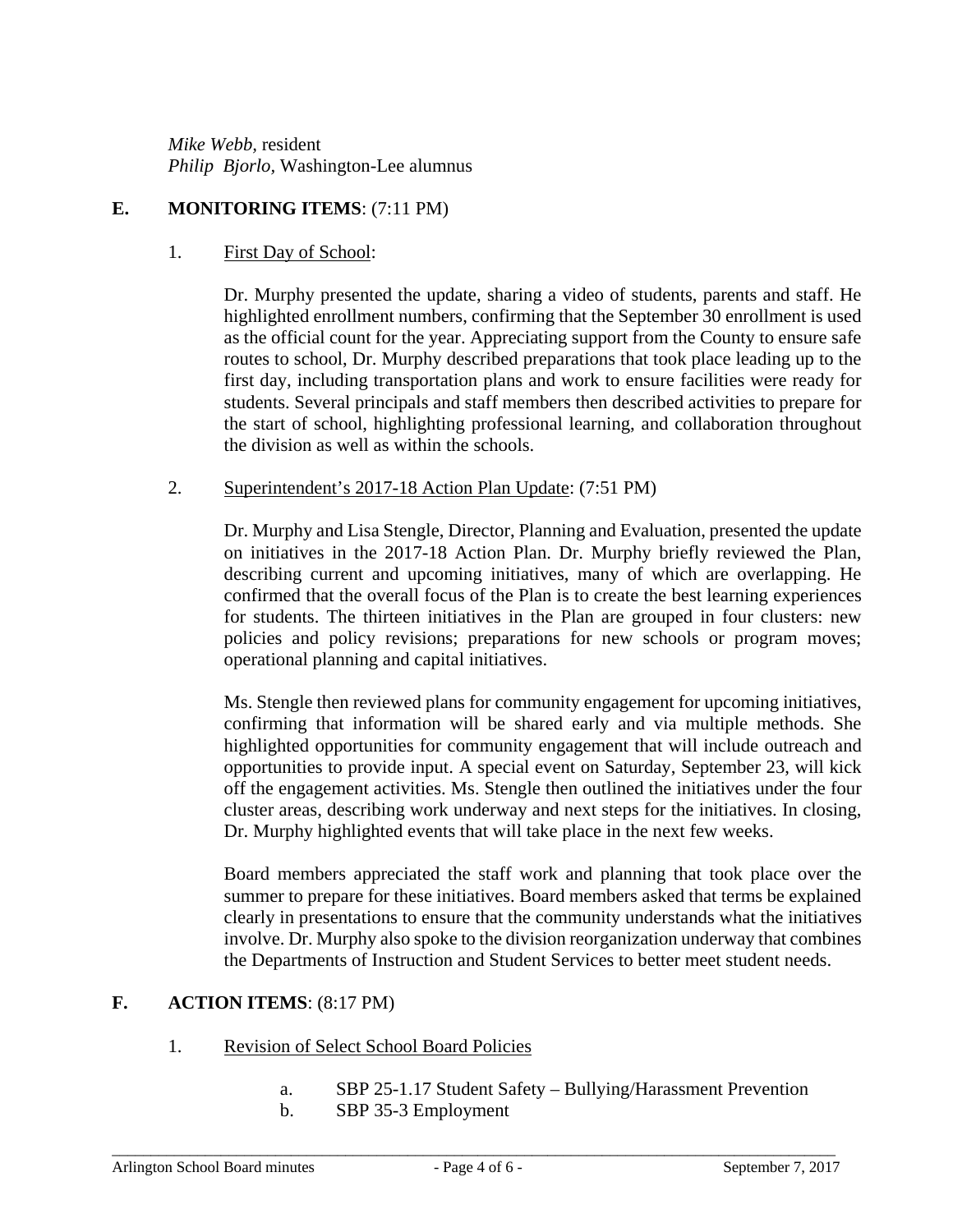*Mr. Lander moved that the Board approve the revisions to School Board Policy 25- 1.17 Student Safety – Bullying/Harassment Prevention and School Board Policy 35-3 Employment,* seconded by Ms. Van Doren. The motion was adopted in a vote of 5 – 0, with Dr. Kanninen, Mr. Goldstein, Mr. Lander, Ms. Talento and Ms. Van Doren voting affirmatively.

2. Revision to School Board Policy 35-8.3 Contracts and Work Schedules: (8:19 PM)

*Mr. Lander moved that the Board approve revisions to School Board Policy 35-8.3 Contracts and Work Schedules,* seconded by Ms. Van Doren and adopted in a vote of 5 – 0, with Dr. Kanninen, Mr. Goldstein, Mr. Lander, Ms. Talento and Ms. Van Doren voting affirmatively.

3. Revision to School Board Policy 35-8.6 Telecommuting: (8:20 PM)

The following speaker addressed the Board:

*Josh Folb,* teacher: encouraging the Board to expand the policy and allow classroom staff to telecommute.

*Mr. Lander moved that the Board approve revisions to School Board Policy 35-8.6 Telecommuting,* seconded by Ms. Van Doren and adopted in a vote of 5 – 0, with Dr. Kanninen, Mr. Goldstein, Mr. Lander, Ms. Talento and Ms. Van Doren voting affirmatively.

# **G. INFORMATION ITEMS: (**8:23 PM)

### 1. School Board 2018 Priorities

Dr. Kanninen presented the School Board's proposed 2018 Priorities, confirming that they are focused on the initiatives to be undertaken through the year. These initiatives include developing the 2018-2024 Strategic Plan and the 2019-2028 Capital Improvement Plan. The Board also will focus on supporting and empowering teachers and staff, strengthening school and community relationships, developing policies on technology and inclusion, and building a sustainable budget.

The following speakers addressed the Board:

- *Mike Webb,* resident: asking the Board to include a focus on the achievement gap as part of their priorities.
- *Josh Folb,* teacher: appreciating the priorities and encouraging the Board to involve the Arlington Education Association in assessing if teachers and staff do feel empowered in the coming year.